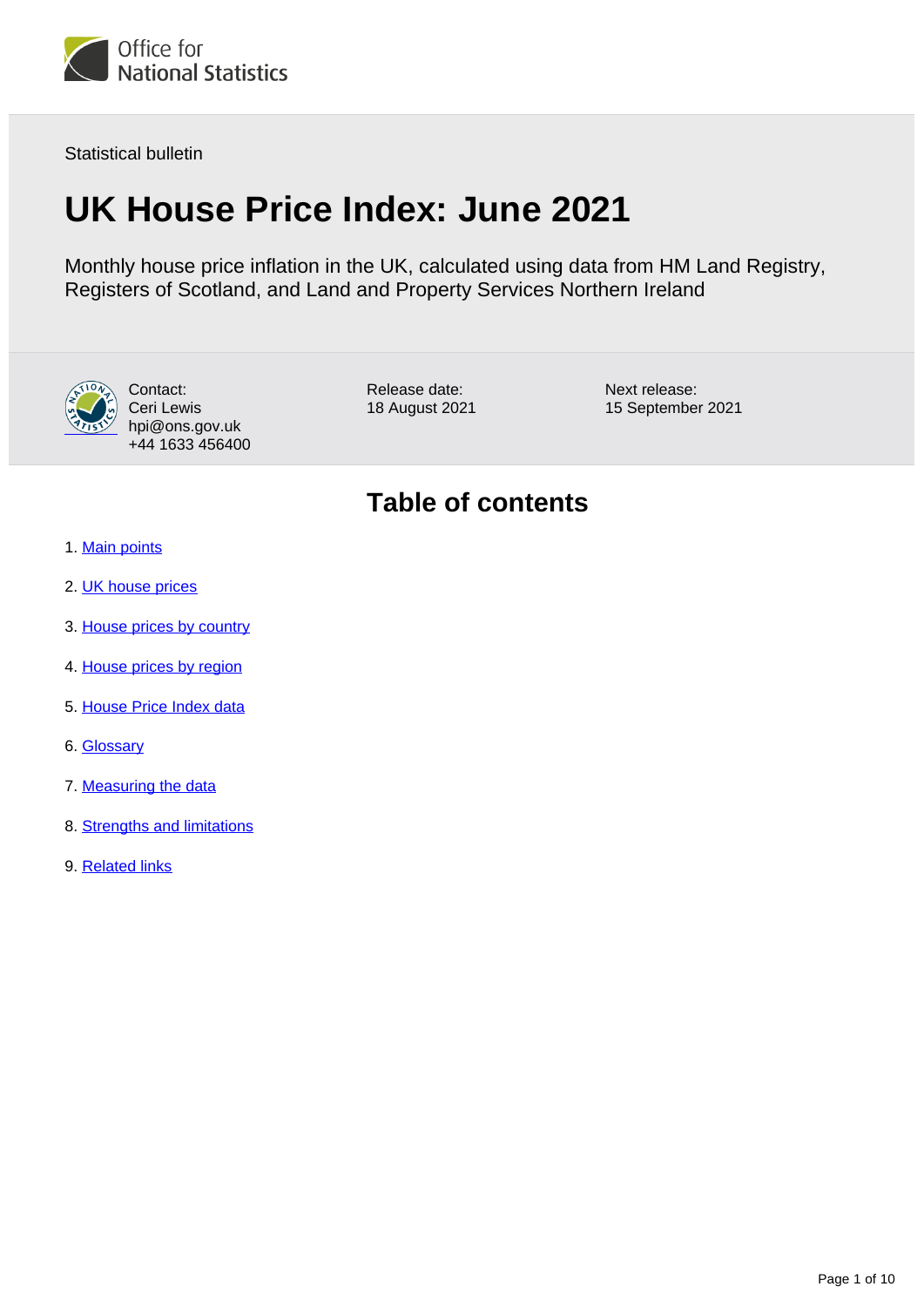## <span id="page-1-0"></span>**1 . Main points**

- UK average house prices increased by 13.2% over the year to June 2021, up from 9.8% in May 2021; this is the highest annual growth rate the UK has seen since November 2004.
- UK average house prices reached a record high of £266,000 in June 2021, which is £31,000 higher than this time last year.
- Average house prices increased over the year in England to £284,000 (13.3%), in Wales to £195,000 (16.7%), in Scotland to £174,000 (12.0%) and in Northern Ireland to £153,000 (9.0%).
- London continues to be the region with the lowest annual growth (6.3%) for the seventh consecutive month.

## <span id="page-1-1"></span>**2 . UK house prices**

## **UK average house prices increased by 13.2% over the year to June 2021**

The [latest house price data published on GOV.UK by HM Land Registry for](https://www.gov.uk/government/collections/uk-house-price-index-reports) June 2021 show that average house prices in the UK increased by 13.2% in the year to June 2021, up from 9.8% in the year to May 2021 (Figure 1), which is the strongest annual growth since November 2004.

Because of the impact of the coronavirus (COVID-19) pandemic on both the number and supply of housing transactions, we might see larger revisions to the published House Price Index (HPI) estimates than usual. Although the number of processed transactions feeding into the UK HPI has improved over recent months, the [monthly property transactions statistics](https://www.gov.uk/government/statistics/monthly-property-transactions-completed-in-the-uk-with-value-40000-or-above) published by HM Revenue and Customs show that the number of transactions in June 2021 was the highest on record, resulting in a reduction in the proportion of transactions available for the June 2021 estimate compared with previous months. As a result, there may be increased volatility in this month's estimates, particularly at the lower geographical levels where transaction volumes are smaller. Further information on the impact of the coronavirus pandemic when measuring the UK HPI can be found in [Section 7: Measuring the data.](https://www.ons.gov.uk/economy/inflationandpriceindices/bulletins/housepriceindex/june2021#measuring-the-data)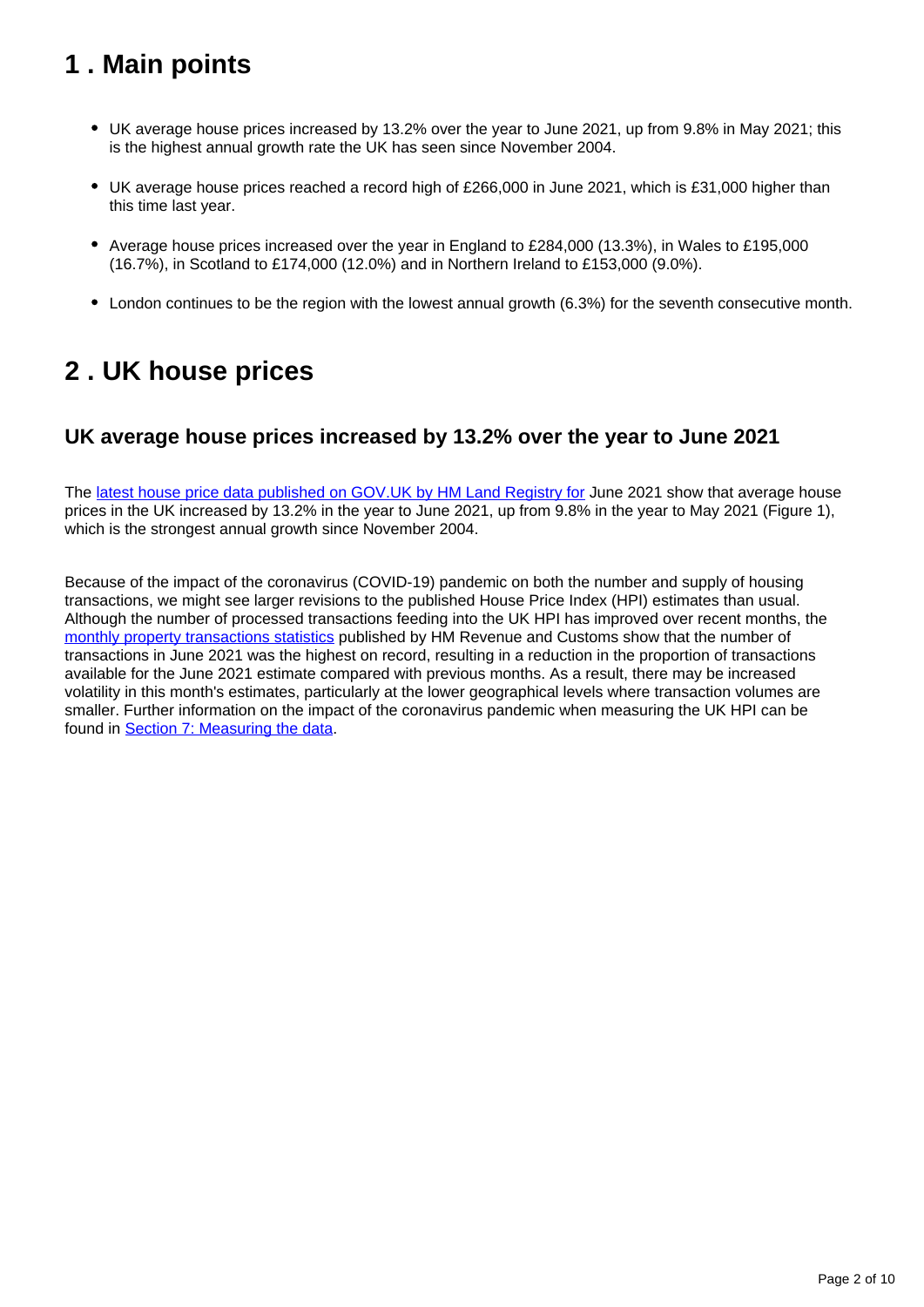**Annual house price rates of change for all dwellings, UK: January 2006 to June 2021**

## Figure 1: June 2021 saw UK house price growth rise to 13.2%

Annual house price rates of change for all dwellings, UK: January 2006 to June 2021



**Source: HM Land Registry, Registers of Scotland, Land and Property Services Northern Ireland, and Office for National Statistics – UK House Price Index**

**Notes:**

- 1. Not seasonally adjusted.
- 2. The <u>[full UK House Price Index \(HPI\) release](https://www.gov.uk/government/collections/uk-house-price-index-reports)</u> is available to download from HM Land Registry at GOV.UK.

The latter half of 2020 saw the UK's average house price growth accelerating. This trend continued into 2021 and the UK average house price for June 2021 (£266,000) has now surpassed the previous record seen in March 2021 (£256,000).

On 8 July 2020, the Chancellor of the Exchequer announced a suspension of the tax paid on property purchases with immediate effect in England and Northern Ireland. The suspension came into effect slightly later, on 15 July in Scotland and 27 July in Wales. In England and Northern Ireland, properties up to the value of £500,000 would incur no tax, while the thresholds for Scotland and Wales were £250,000. These changes in the tax paid on housing transactions may have allowed sellers to request higher prices as the buyers' overall costs are reduced.

On 3 March 2021, the Chancellor of the Exchequer announced an extension to the Stamp Duty holiday in England and Northern Ireland. This meant that the tax holiday was extended until 30 June 2021 after which the threshold decreased to £250,000 until 30 September 2021. From 1 October 2021, the Stamp Duty thresholds will revert to what they were before 8 July 2020. The tax holiday for Scotland ended on 31 March 2021. The tax holiday in Wales ended on 30 June 2021.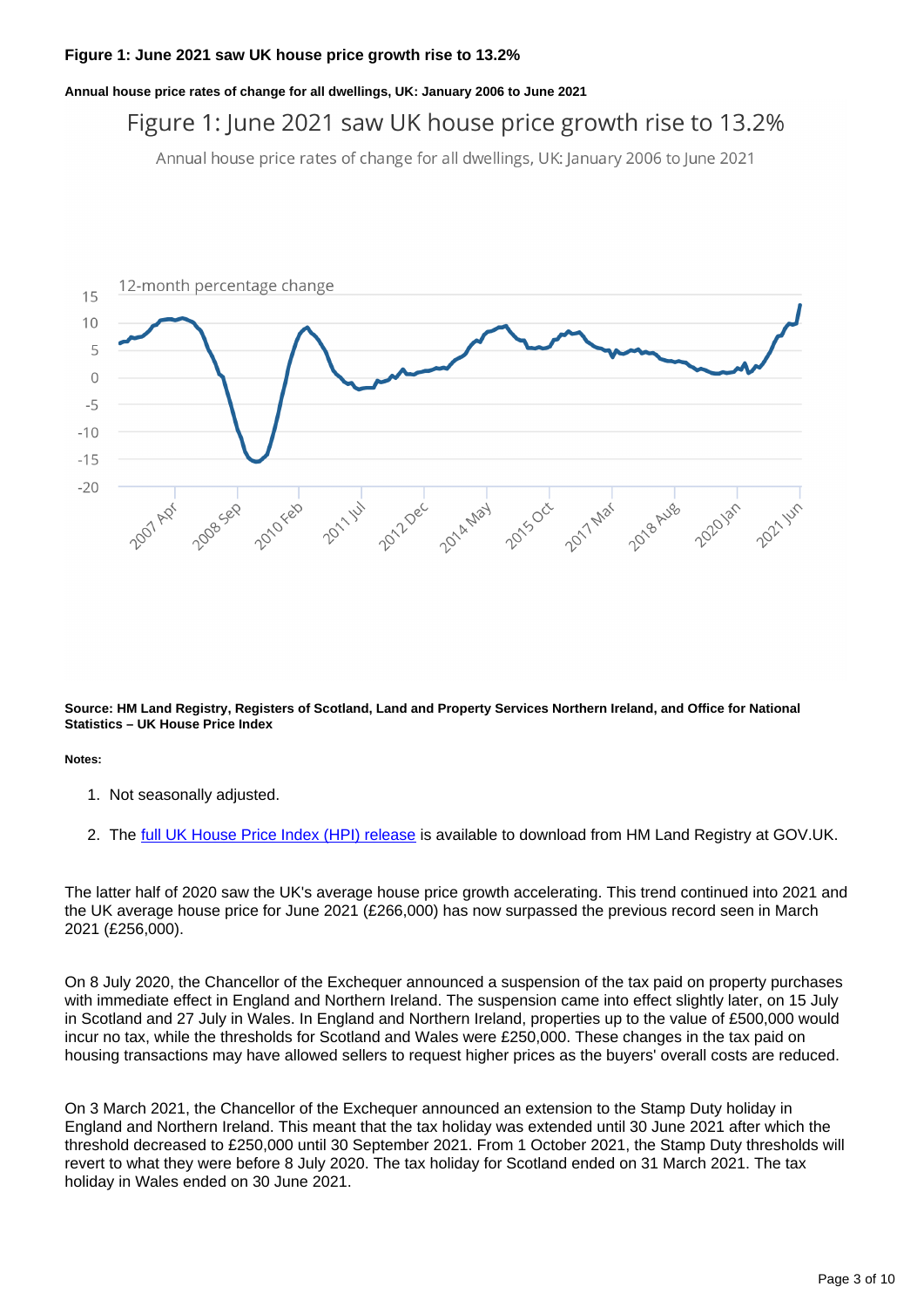As the tax breaks were originally due to conclude at the end of March 2021, it is likely that March's average house prices were slightly inflated as buyers rushed to ensure their house purchases were scheduled to complete ahead of this deadline. This effect has been further exaggerated in June 2021, in line with the extension to the holiday on taxes paid on property purchases in England, Wales and Northern Ireland. Monthly property [transactions statistics](https://www.gov.uk/government/statistics/monthly-property-transactions-completed-in-the-uk-with-value-40000-or-above) published by HM Revenue and Customs show that the seasonally adjusted number of transactions in June 2021 was estimated to be 198,240. This is higher than the previous record of 183,830 transactions completed in March 2021.

#### **Figure 2: Average UK house prices peaked at £266,000 in June 2021**

#### **Average house price, UK: January 2005 to June 2021**

## Figure 2: Average UK house prices peaked at £266,000 in June 2021

Average house price, UK: January 2005 to June 2021



**Source: HM Land Registry, Registers of Scotland, Land and Property Services Northern Ireland, and Office for National Statistics – UK House Price Index**

**Notes:**

- 1. Not seasonally adjusted.
- 2. The <u>[full UK House Price Index \(HPI\) release](https://www.gov.uk/government/collections/uk-house-price-index-reports)</u> is available to download from HM Land Registry at GOV.UK.

The average UK house price was £266,000 in June 2021; this is £31,000 higher than in June 2020 (Figure 2).

On a non-seasonally adjusted basis, average house prices in the UK increased by 4.5% between May and June 2021, compared with an increase of 1.4% in the same period a year ago.

On a seasonally adjusted basis, average house prices in the UK increased by 4.2% between May and June 2021, following an increase of 0.5% in the previous month.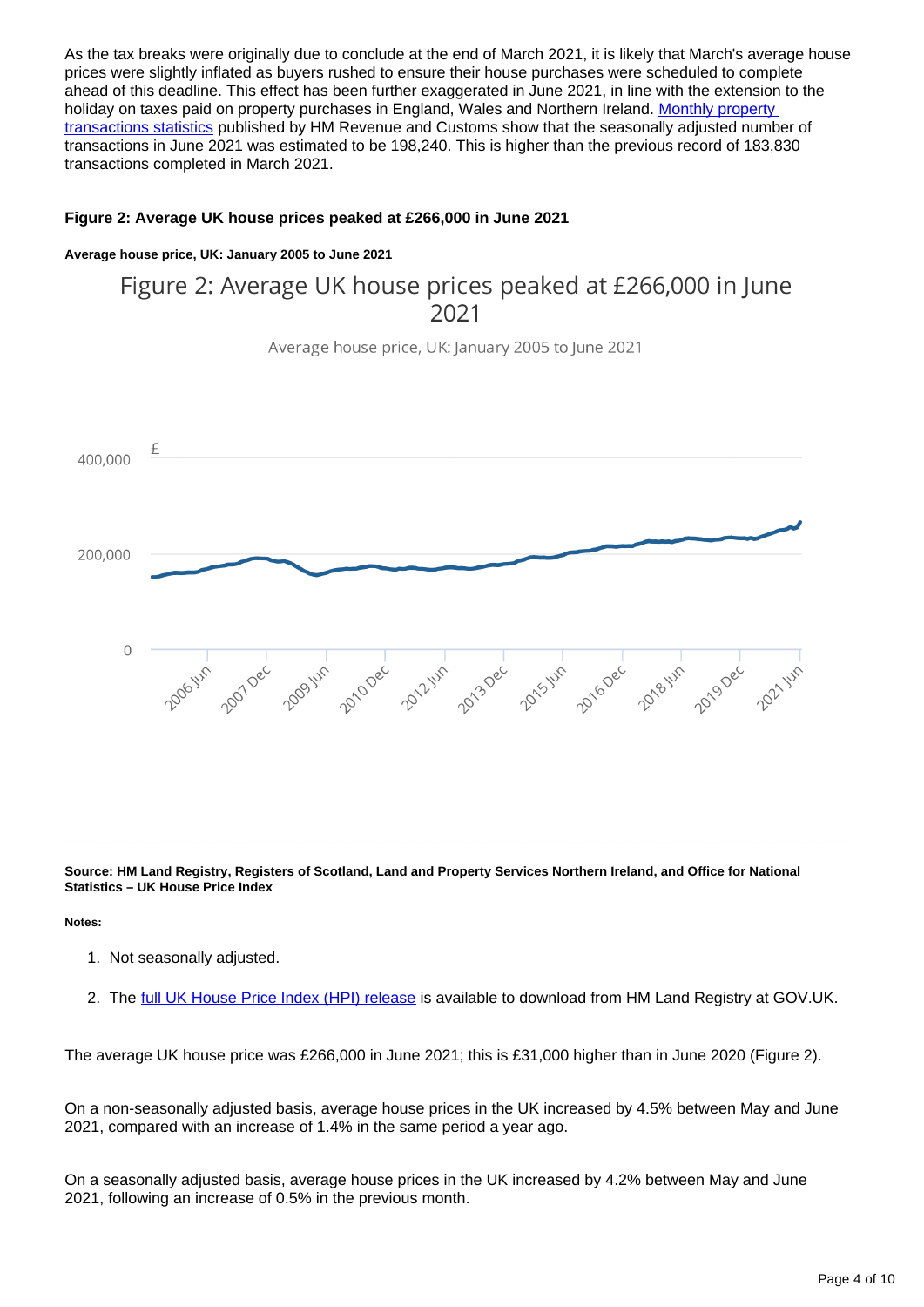## <span id="page-4-0"></span>**3 . House prices by country**

### **Figure 3: England house prices remain the highest in the UK**

**Average house price by country, UK: January 2005 to June 2021**

Figure 3: England house prices remain the highest in the UK

Average house price by country, UK: January 2005 to June 2021



**Source: HM Land Registry, Registers of Scotland, Land and Property Services Northern Ireland, and Office for National Statistics – UK House Price Index**

#### **Notes:**

- 1. Not seasonally adjusted.
- 2. The <u>[full House Price Index \(HPI\) release](https://www.gov.uk/government/collections/uk-house-price-index-reports)</u> is available to download from HM Land Registry at GOV.UK.
- 3. Northern Ireland data are only available on a quarterly basis. Northern Ireland data are copied forward until the next quarter's data are available, which will be in the September 2021 bulletin released on 17 November 2021.

The average house price in Wales increased by 16.7% over the year to June 2021, up from an increase of 14.7% in May 2021, with the average house price in Wales now at a record level of £195,000.

The average house price in England increased by 13.3% over the year to June 2021, up from an increase of 9.4% in the year to May 2021, with the average house price in England now at a record level of £284,000.

The average house price in Scotland increased by 12.0% over the year to June 2021, up from an increase of 11.1% in the year to May 2021, with the average house price in Scotland now at a record level of £174,000.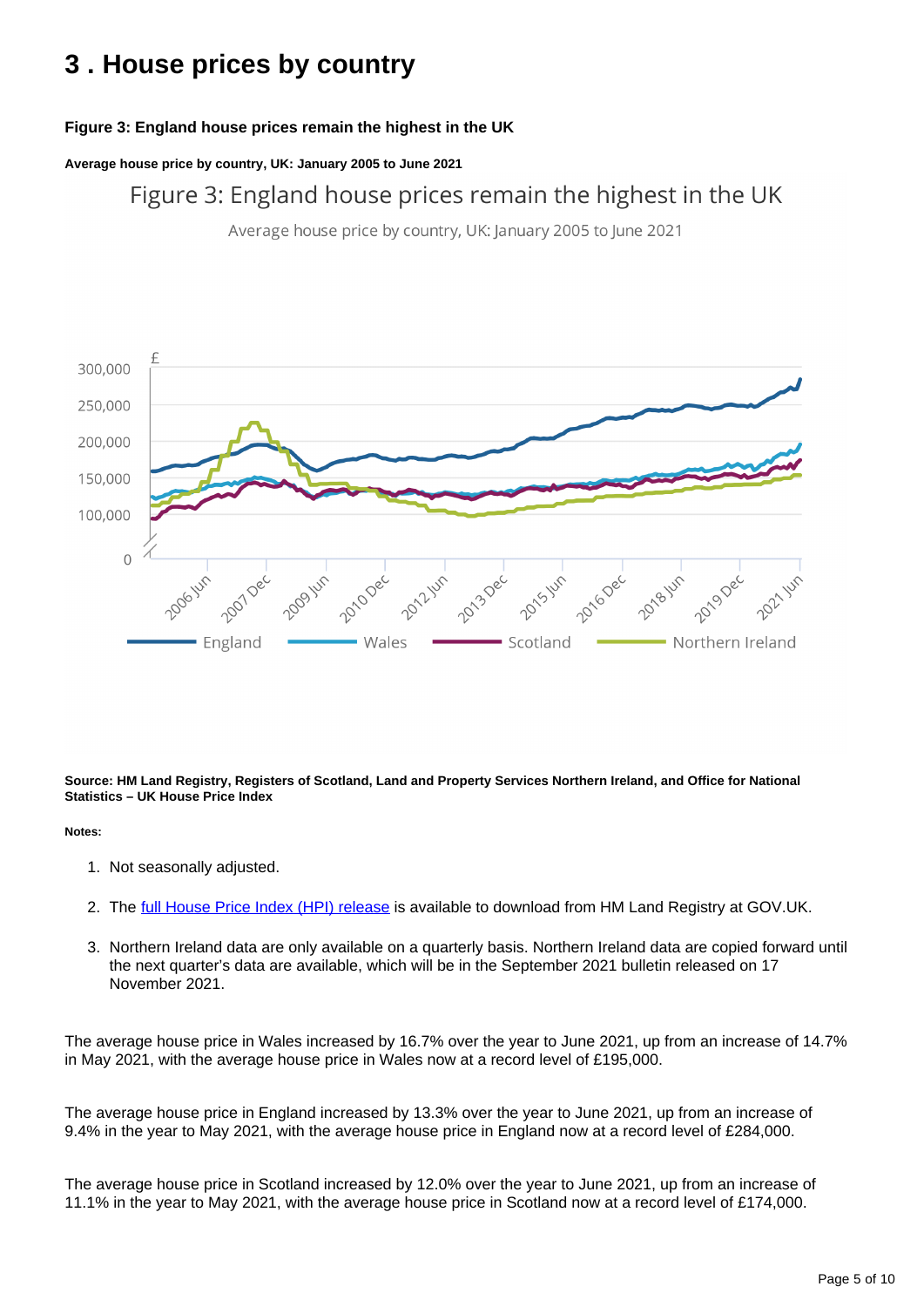The average house price in Northern Ireland increased by 9.0% over the year to Quarter 2 (Apr to June) 2021. Northern Ireland remains the cheapest UK country to purchase a property in, with the average house price at £153,000 (Figure 3).

## <span id="page-5-0"></span>**4 . House prices by region**

#### **Figure 4: London remains the region with the lowest annual house price growth**

#### **All dwellings annual house price rates of change, by English region, year to June 2021**

## Figure 4: London remains the region with the lowest annual house price growth

All dwellings annual house price rates of change, by English region, year to June 2021



**Source: HM Land Registry and Office for National Statistics – UK House Price Index**

#### **Notes:**

- 1. Not seasonally adjusted.
- 2. The <u>[full UK House Price Index \(HPI\) release](https://www.gov.uk/government/collections/uk-house-price-index-reports)</u> is available to download from HM Land Registry at GOV.UK.

The North West was the region with the highest annual house price growth, with average prices increasing by 18.6% in the year to June 2021. This was up from 14.2% in May 2021 (Figure 4).

The lowest annual growth was in London, where average prices increased by 6.3% over the year to June 2021, up from 5.2% in May 2021.

London's average house prices remain the most expensive of any region in the UK at an average of £510,000 in June 2021.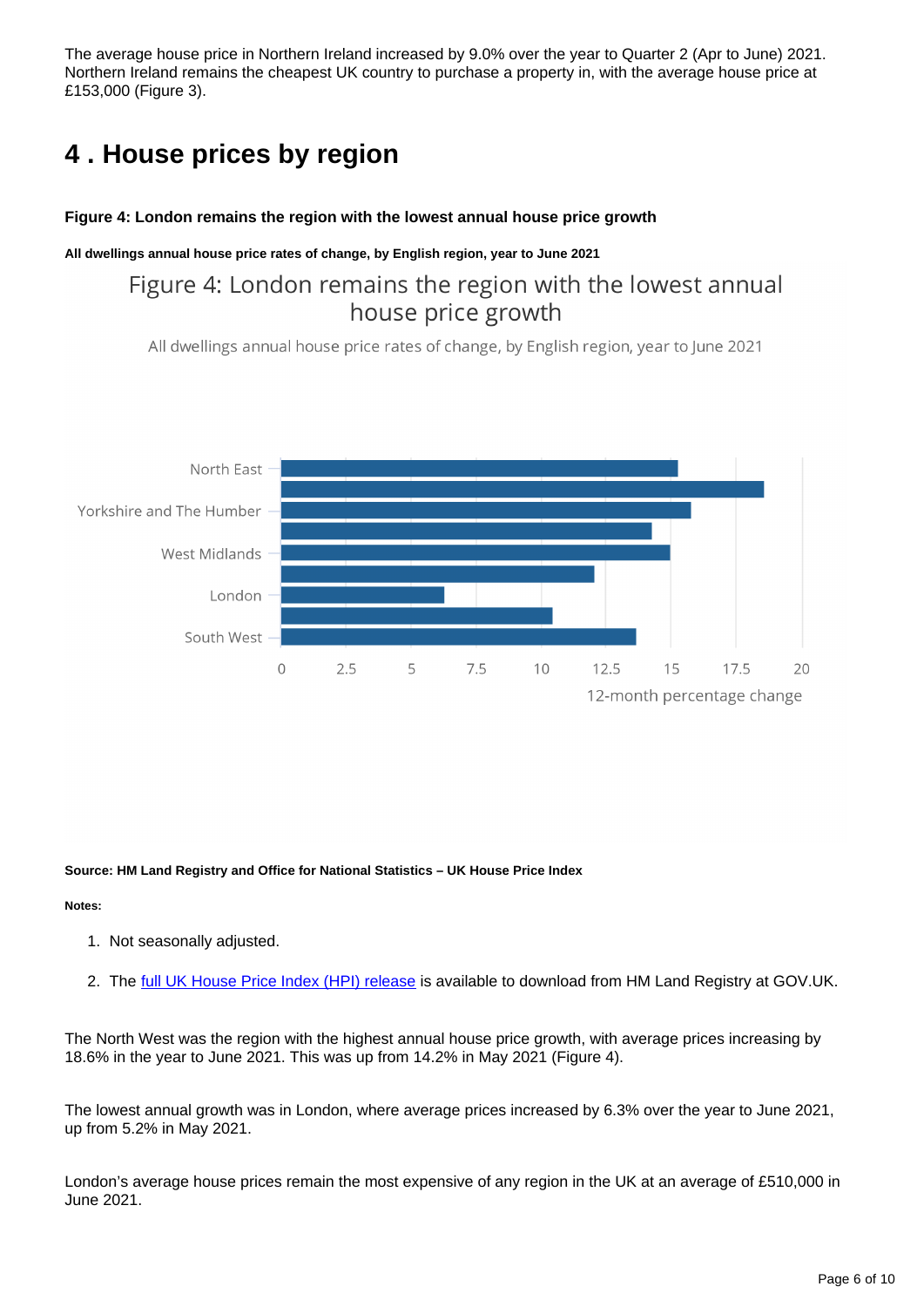The North East continued to have the lowest average house price at £150,000 (Figure 5).

#### **Figure 5: London continues to have the highest average house price in England**

#### **Average house price, by English region: January 2005 to June 2021**

## Figure 5: London continues to have the highest average house price in England

Average house price, by English region: January 2005 to June 2021



#### **Source: HM Land Registry and Office for National Statistics – UK House Price Index**

#### **Notes:**

- 1. Data at the local authority level and other breakdowns can be found in the full House Price Index (HPI) [release,](https://www.gov.uk/government/collections/uk-house-price-index-reports) available to download from HM Land Registry at GOV.UK.
- 2. Because of the impact of the coronavirus (COVID-19) pandemic on both the number and supply of housing transactions, we might see larger revisions to the published House Price Index (HPI) estimates than usual, particularly at the lower geographical levels where transaction volumes are smaller.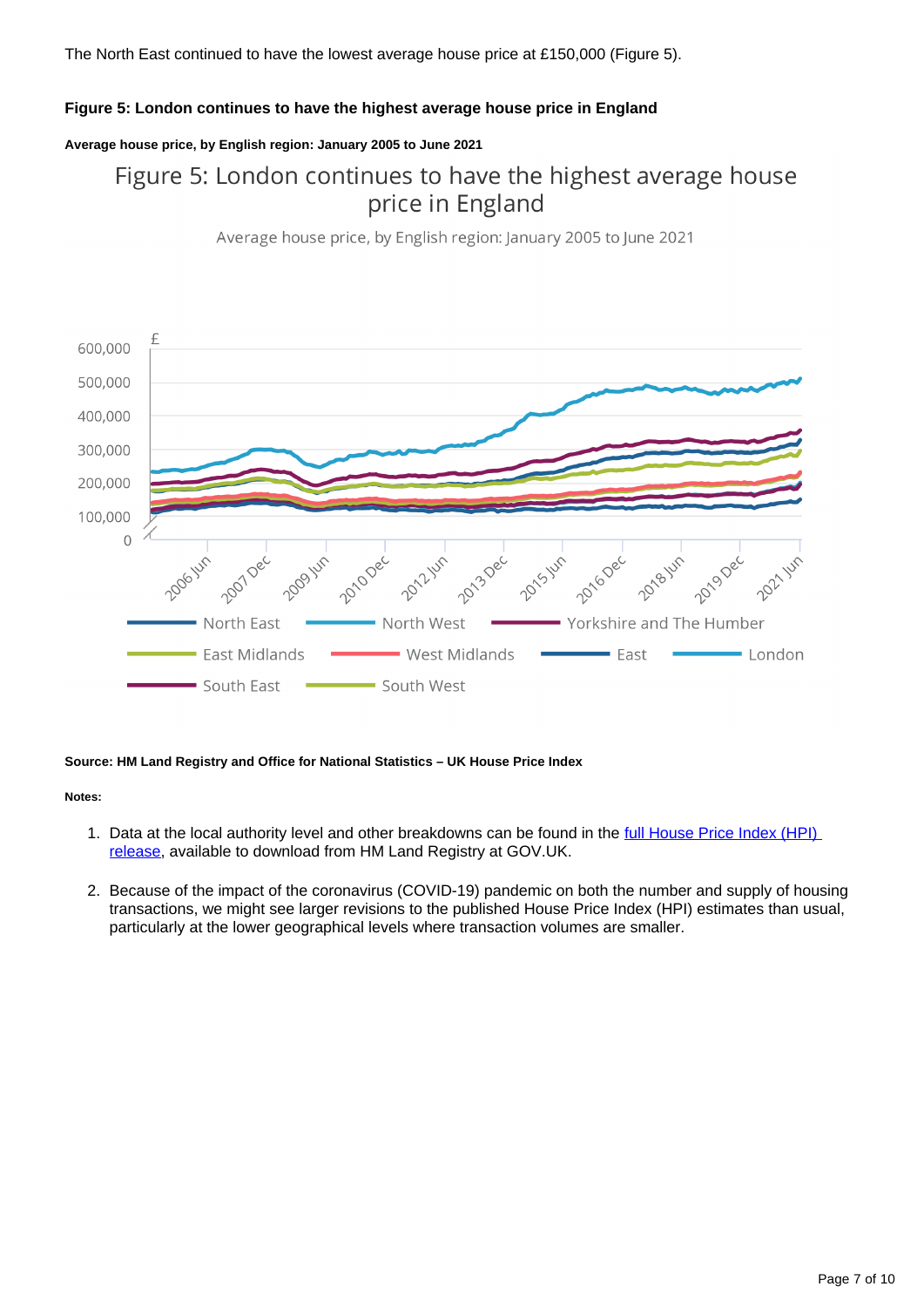## <span id="page-7-0"></span>**5 . House Price Index data**

#### [UK House Price Index](https://www.gov.uk/government/statistical-data-sets/uk-house-price-index-data-downloads-june-2021)

Dataset | Released 18 August 2021

Monthly house price movements, including average price by property type, sales and cash mortgage sales, as well as information on first-time buyers, new builds and former owner occupiers. Data are collected by HM Land Registry and published on GOV.UK.

#### [House price data: quarterly tables](https://www.ons.gov.uk/economy/inflationandpriceindices/datasets/housepriceindexmonthlyquarterlytables1to19)

Dataset | Released 18 August 2021

Quarterly house price data based on a sub-sample of the Regulated Mortgage Survey and an unrevised arithmetic mean version of the mix adjusted House Price Index (HPI) for Great Britain.

#### [House price data: annual tables 20 to 39](https://www.ons.gov.uk/economy/inflationandpriceindices/datasets/housepriceindexannualtables2039)

Dataset | Released 14 July 2021 Annual house price data based on a sub-sample of the Regulated Mortgage Survey.

## <span id="page-7-1"></span>**6 . Glossary**

## **House Price Index (HPI)**

The House Price Index (HPI) measures the price changes of residential housing as a percentage change from a specific time period (12 months prior or a base period, where the HPI in 2015 equals 100).

### **House price inflation**

House price inflation in the UK is the rate at which the prices of residential properties purchased in the UK rise and fall.

### **Non-seasonally adjusted**

A non-seasonally adjusted series is one that includes seasonal or calendar effects.

### **Seasonally adjusted**

A seasonally adjusted series is one that has been subject to a widely used technique for removing seasonal or calendar effects from time series data.

## <span id="page-7-2"></span>**7 . Measuring the data**

The UK House Price Index (HPI) is a joint production by HM Land Registry, Registers of Scotland, Land and Property Services Northern Ireland, and the Office for National Statistics (ONS). HM Land Registry publishes the [main publication of the UK HPI](https://www.gov.uk/government/collections/uk-house-price-index-reports) on the GOV.UK website (9:30am, 18 August 2021). It includes full details, including commentary, historical data tables and analytical tools.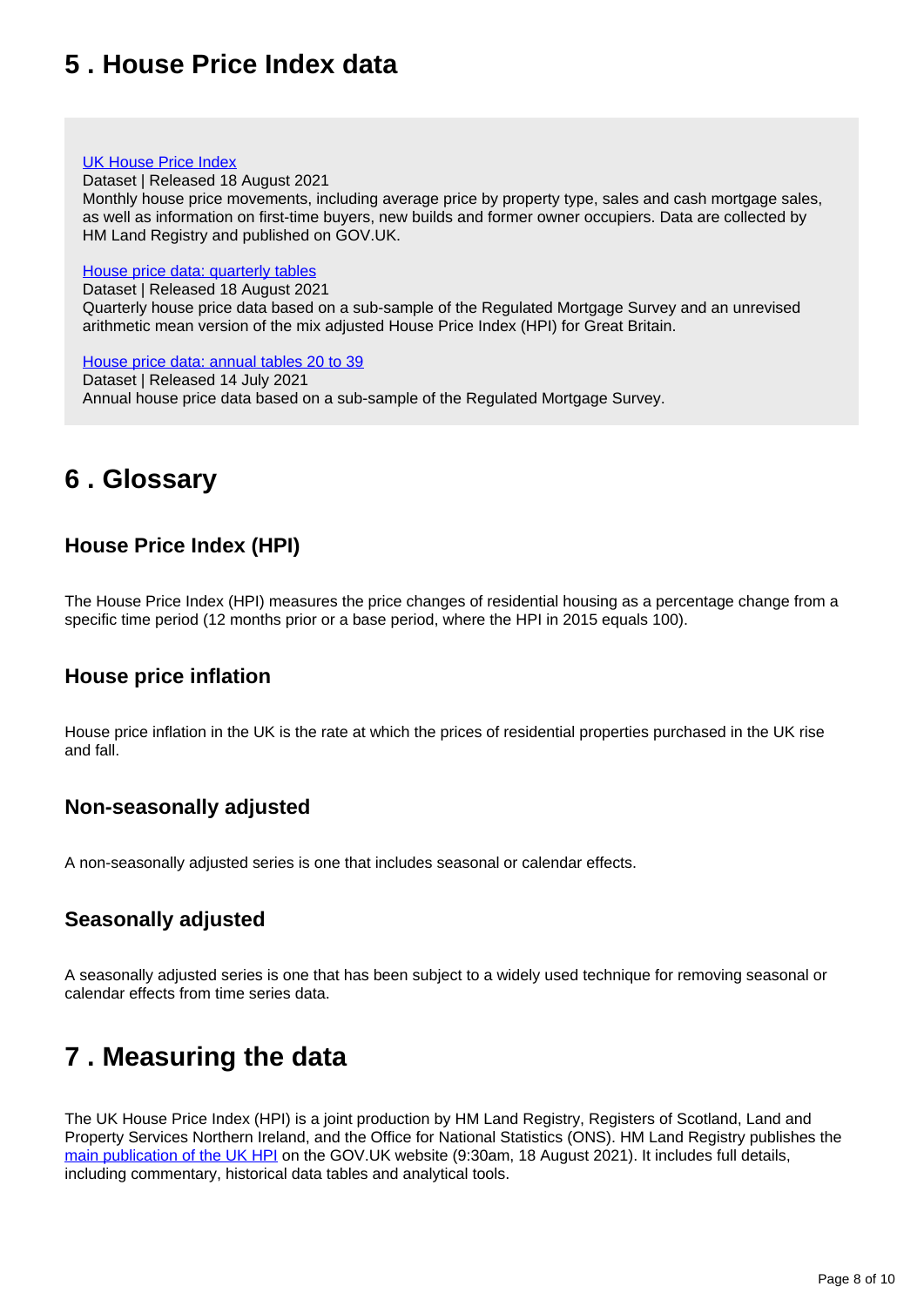## **Coronavirus**

The ONS is working to ensure that the UK has the vital information needed to respond to the impact of the coronavirus (COVID-19) pandemic on our economy and society, this includes how we measure the UK HPI.

Further information can be found in our [previous release](https://www.ons.gov.uk/economy/inflationandpriceindices/bulletins/housepriceindex/may2021).

We have temporarily changed the date we receive the transaction data from HM Land Registry. Because of this, we receive more transactions than those immediately seen in the published [Price Paid Data](https://www.gov.uk/government/statistical-data-sets/price-paid-data-downloads).

The processing of new build properties has been more affected than the processing of "old build" properties. So, to address this, we have pooled new build transactions for certain months in England and Wales:

- January 2021 includes new build transactions from December 2020 and January 2021 for England and Wales
- February 2021 includes new build transactions from January and February 2021 for England and Wales
- March 2021 includes new build transactions from January, February and March 2021 for England and Wales
- April 2021 includes new build transactions from February, March and April 2021 for England and Wales
- May 2021 includes new build transactions from March, April and May 2021
- because of the nature of the processing of the new builds, these are never included in the model for the first estimate, so June 2021 has not been affected

These changes might lead to larger revisions to published estimates than usual as we reduce the reliance on pooling. Further information on how we usually process the new build properties can be found in the [Quality and](https://www.gov.uk/government/publications/about-the-uk-house-price-index/quality-and-methodology)  [methodology guidance](https://www.gov.uk/government/publications/about-the-uk-house-price-index/quality-and-methodology).

## **Upcoming changes**

A change to the geography of some local authorities will be made in the July 2021 release (release date 15 September 2021). The changes are in line with the updates given by ONS Geography. These include:

- Corby (E07000150), East Northamptonshire (E07000152), Kettering (E07000153) and Wellingborough (E07000156) will merge to create a new local authority "North Northamptonshire" (E06000061)
- Daventry (E07000151), Northampton (E07000154) and South Northamptonshire (E07000155) will merge to create a new local authority "West Northamptonshire" (E06000062)

### **Data sources**

The main sources of data used in the UK are HM Land Registry for England and Wales, Registers of Scotland, and HM Revenue and Customs' (HMRC's) Stamp Duty Land Tax data for the Northern Ireland HPI.